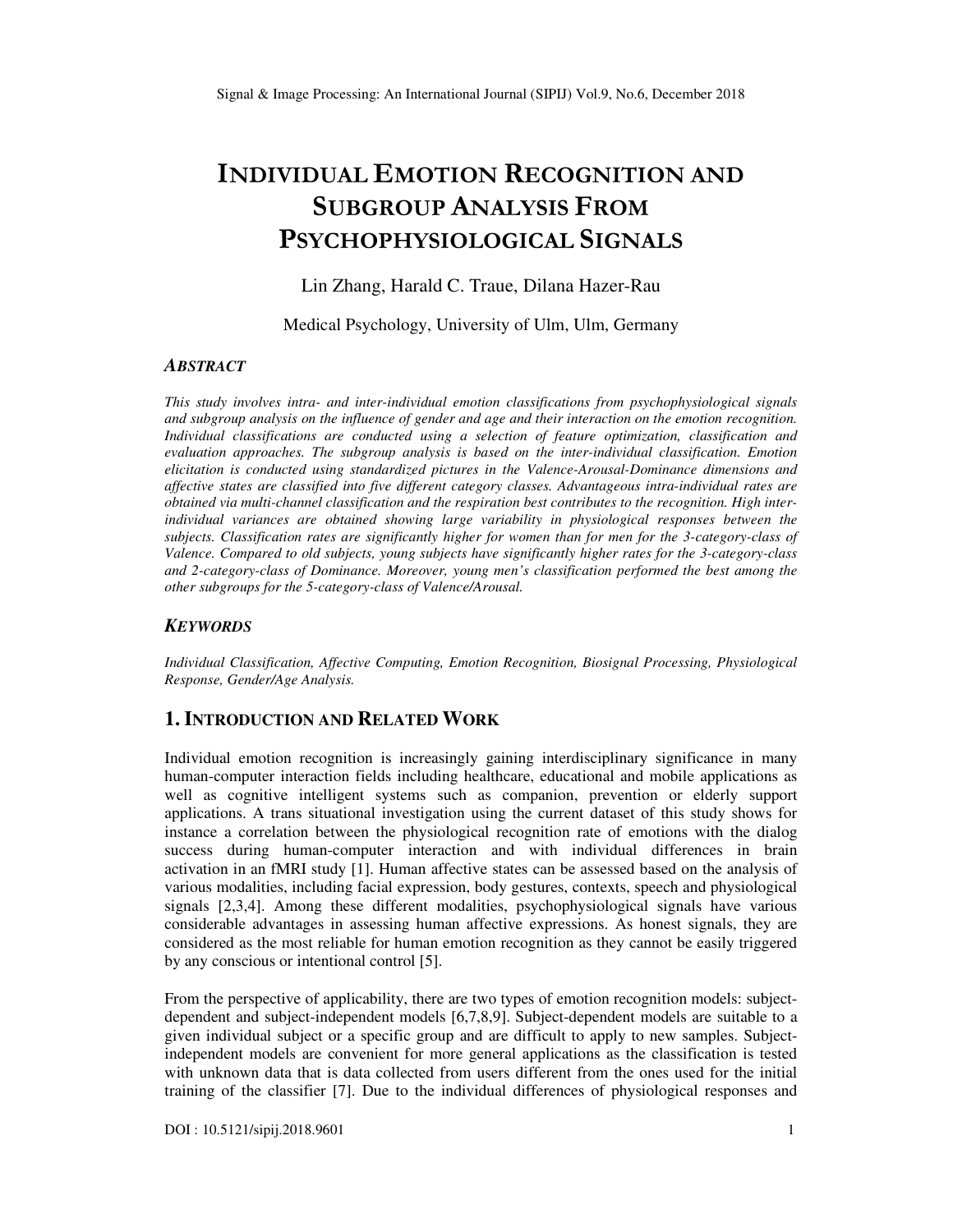inter-individual variability, training a subject-independent model with high validity and accuracy is much harder than training a subject-dependent model [8,9]. Subject-independent models need more informative features and more intelligent classification algorithms to deliver good performance [6]. In the application of these models, intra-individual and inter-individual testings are conducted. In Intra-individual classifications, the data collected from a subject is used for training and testing, while in inter-individual classifications, also commonly known as Leave-One-Subject-Out technique, one subject's material is left out in training and afterwards utilized for testing only [10].

Several researchers have also studied the influence of gender and age on the physiological responses during emotional processing. Bradley et al. found gender differences on the motivational-related responses to pictures with various valences [11]. Hazer et al. investigated the effect of emotion elicitation on various age groups using standardized movie clips representing five basic emotions. The results show an influence of age on the film-clip choice, a correlation between age and valence/arousal rating as well as differences in valence and arousal ratings in the different age groups [12]. The studies on brain activities demonstrated that females react more to negative pictures whereas male have greater activities when watching erotic pictures [13,14]. Further, several studies indicate that old subjects have lower physiological responses in terms of electromyography, skin conductance, heart rate changes and finger temperature [15,16]. However, fewer investigations are conducted on the effect of gender and age on the psychophysiological emotion classification [17,18,19]. To the best of our knowledge, studies related to the influence of gender and age on the classification accuracies are very limited despite their important implications in the emotion computing field.

For the psychophysiological emotion recognition, various feature extraction and selection optimization approaches, classification algorithms, and evaluation methods are currently been used [20,21,22]. To adapt to the fast-changing technologies and recent applications, automatic recognition algorithms have been also applied to different biosignals in order to efficiently compute and classify human's affective states [23,24,25]. Thereby, various emotional models are employed to describe the emotional space for the affect recognition based on discrete and dimensional models. Psychophysiological emotion classification allows suitable categorization of affective states, for instance in terms of Valence, Arousal and Dominance subspaces [26,27].

In the following, we present individual classifications and subgroup analysis for the human emotion recognition from psychophysiological signals. The application of various feature selection techniques, classification algorithms and evaluation methods is thereby based on our previous performance evaluation study conducted on a larger dataset [28]. In Hazer-Rau et al., we analyzed the combination of approaches that are most reliable for best identifying different emotional states using intra-individual classifications. In the present study, our previous findings are first adopted on the current dataset and the analysis is extended to include inter-individual classifications as well as feature selection analysis. Finally, based on the inter-individual recognition, the present study also includes a subgroup analysis in which we evaluate the variances of individual classification accuracies to investigate the influence of gender and age differences on the physiological responses and their related classification rates.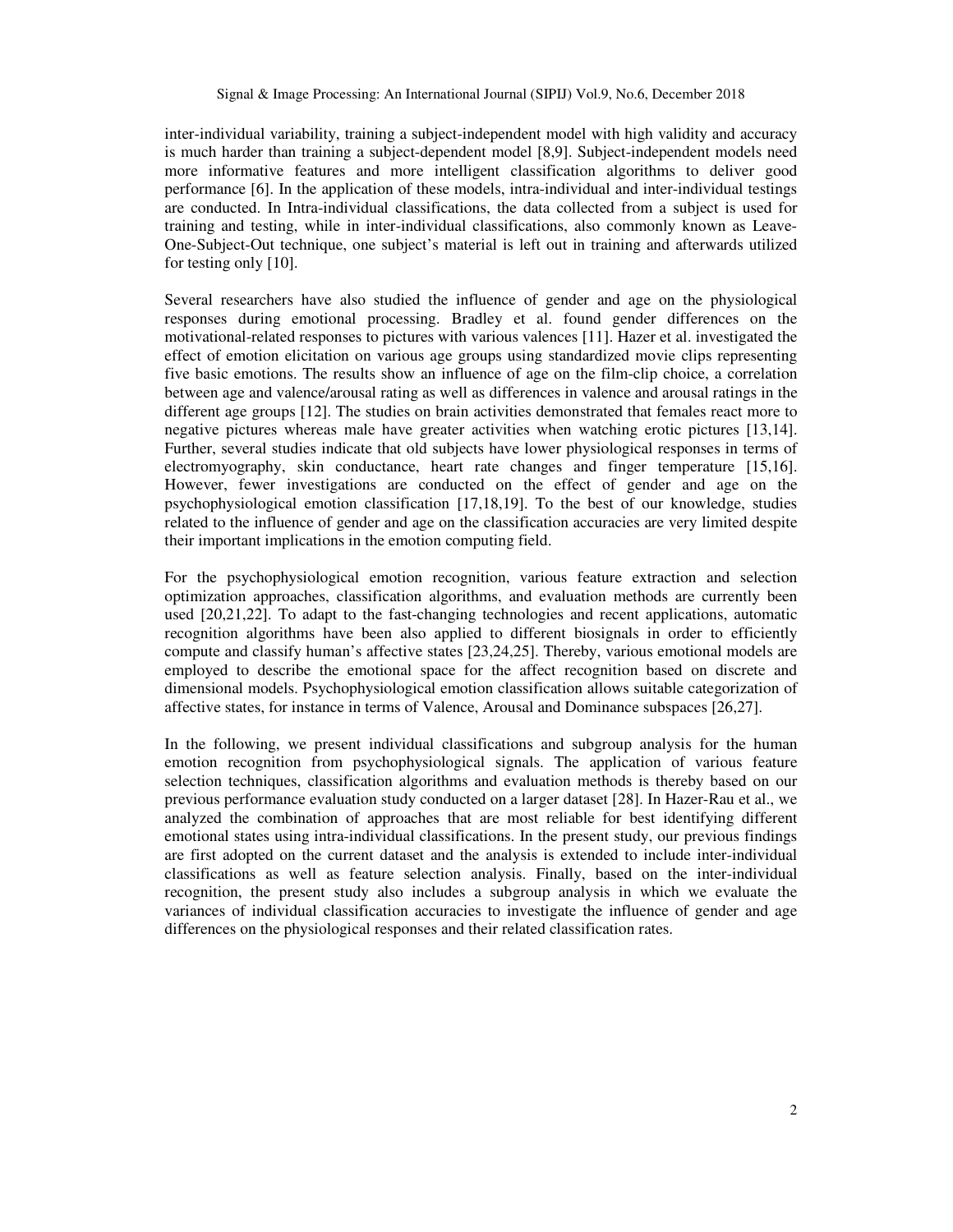# **2. METHODS**

# **2.1. Experimental Procedure**

## **2.1.1 Subjects Description**

The dataset used in this study is based on subjects previously recruited via bulletins distributed on the campus of the University of Magdeburg. The total sample size was n= 20 subjects (9 women, 11 men) between the age of 22 and 76 years old. All subjects were right-handed, healthy and had normal vision or corrected normal vision.

## **2.1.2 Emotion Elicitation**

Emotion induction was conducted using standardized stimuli from the International Affective Picture System (IAPS) and extended by the Ulm Picture Set to represent the VAD (Valence, Arousal, Dominance) space. Both picture systems allow a dimensional induction of emotions according to their ratings in the Valence, Arousal and Dominance dimensions [29]. The experimental design is thereby based on a previous experiment [30], adapted to stimulate prolonged emotion induction. Prolonged presentations consisting of 10 pictures with similar rating à 2s each (total of 20s per presentation) are used to intensify the elicitation [31]. A total of 10 sets of these picture-presentations à 20s each were presented to induce a total of 10 different VAD-states. Thus, the induced VAD-space for the 10 sets of picture-presentations included combinations of positive/negative/neutral (+/-/0) Valence (V), positive/negative (+/-) Arousal (A), and positive/negative (+/-) Dominance (D) values. In order to neutralize the user's affective state between two different sets of presentations, 20s of neutral fixation crosses were introduced as baseline inbetween. In total, 100 pictures were used for the emotion induction. While the order of pictures in each presentation-set was fixed, the display of the 10 sets was randomized.

For the classification, picture-presentation with similar ratings in terms of Arousal (+/-) and/or Valence (+/-/0) and/or Dominance (+/-) were combined into one category. In this study, we evaluated in total five different category classes, as presented in Table 1.

| 2-category-class: $2Cat(D)$    | Dominance $D: + / -$           |  |  |  |
|--------------------------------|--------------------------------|--|--|--|
| 2-category-class: $2Cat(A)$    | Arousal $A: + / -$             |  |  |  |
| $3$ -category-class: $3Cat(V)$ | Valence V: $+$ / - / 0         |  |  |  |
| 5-category-class: 5Cat(VA)     | $VA: 0-1++1-+1+-1-$            |  |  |  |
| 10-category-class: 10Cat(VAD)  | VAD: All picture-presentations |  |  |  |

|  |  |  | Table 1. Overview of the five different category classes used in this study. |  |  |
|--|--|--|------------------------------------------------------------------------------|--|--|
|--|--|--|------------------------------------------------------------------------------|--|--|

## **2.1.3. Physiological Signals**

The physiological signals analyzed in this study include:

*Skin Conductivity (SC)*: Two electrodes connected to the sensor were positioned on the index and ring fingers. Since the sweat glands are innervated sympathetically, electrodermal activity is a good indicator of the inner tension of a person.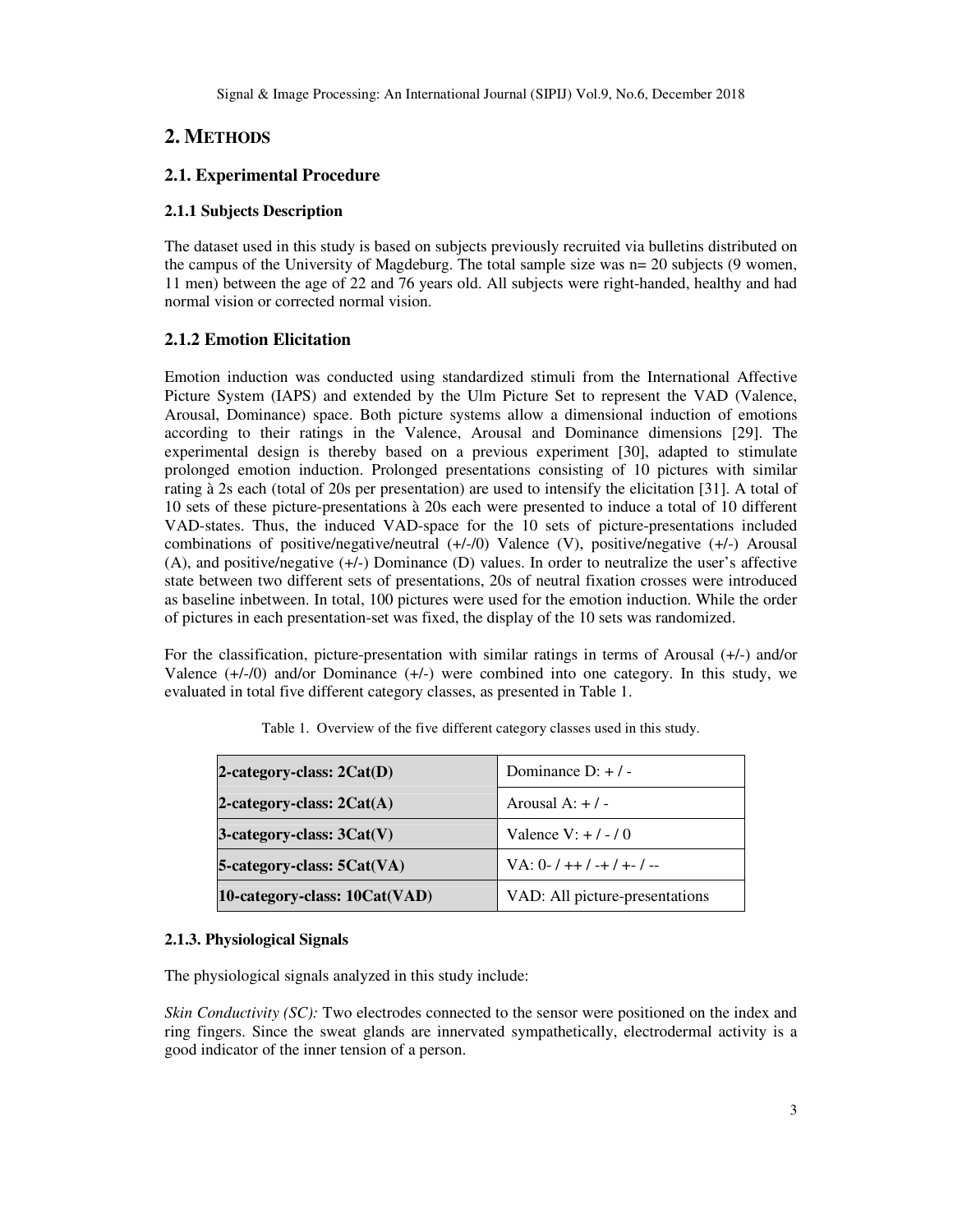*Respiration (RSP):* The respiration sensor was used to measure the abdominal breathing frequency, as well as the relative depth of breathing. It was placed tight enough in the abdominal area just above the navel.

*Electromyography (EMG):* Electrical muscle activity is related to the activity of the sympathetic nervous system. We used two-channel electromyography EMG signals for the zygomaticus major (Zyg.) and the corrugator supercilii, (Corr.) muscles, which are expected to be active during different emotions.

# **2.2 Data Processing and Classification Analysis**

The processing of the physiological signals includes the pre-processing of the raw data and the feature analysis as well as the emotion classification. The emotion recognition analysis includes both intra-individual and inter-individual classifications. These steps are described in the following subsections.

# **2.2.1. Pre-processing and Feature Analysis**

For both intra-individual and inter-individual analysis, the raw data are first pre-processed by extracting the relevant signals and picture-sessions from the whole dataset. Then, the extracted data are further processed and prepared to meet the AuBT (Augsburg Biosignal Toolbox) file format requirements [32]. The Toolbox provides tools to analyze physiological signals for the emotion recognition [33]. It is used in this study for the later signal processing and analysis including the feature extraction and feature selection as well as the emotion classification and the evaluation analysis. For the application of these pre-processing steps and for the optimization of the quality of the signals, we adopte our previously developed automation scripts and filtering techniques, composed and implemented as Matlab-based functions [28].

In the next step, the AuBT toolbox is used to extract features from the physiological signals including skin conductivity and respiration, as well as the electromyography signals, EMG corrugator and EMG zygomaticus. For the intra-individual analysis, all acquired signals are examined both individually as well as in various combinations among each other. While this is similar to the classification analysis conducted in our previous study [28], the inter-individual analysis is conducted using all signals combined together. In both intra-individual and interindividual, and for each of the resulting signal configuration, the selection of the features is optimized and the resulting selected features are used to train and evaluate a classifier. Feature selection is thereby optimized using the Sequential Forward Selection (SFS) and the Sequential Backward Selection (SBS) algorithms.

## **2.2.2. Intra-individual Emotion Classification**

The intra-individual emotion classification is conducted for four different category-classes, including the 2-category-class of Arousal, the 3-category-class of Valence, the 5-category-class of Valence-Arousal and the 10-category-class of Valence-Arousal-Dominance (as shown in Table 1, excluding the two-category-class of Dominance).

As classification methods, the k-Nearest-Neighbors (kNN) and the Linear Discriminant Analysis (LDA) models are adopted. Finally, the classifiers are evaluated using three different evaluation methods including the normal split, the random split and the one-leave-out methods.

Each of the mentioned approaches is executed using various combinations of strategies and parameters: The SFS and SBS feature selection algorithms are tested using both "break" (stops as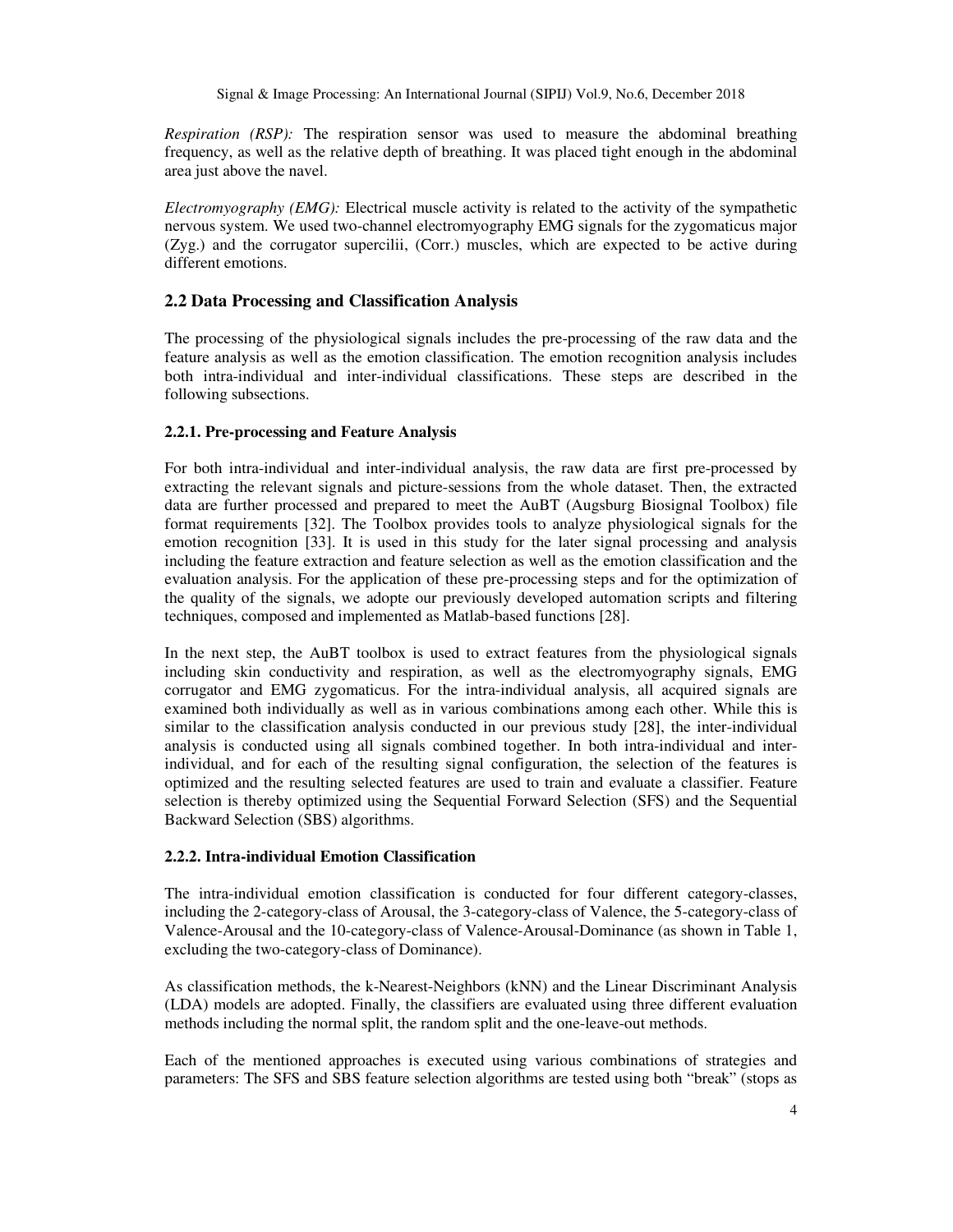soon as increasing SFS or decreasing SBS results in a feature set, that has a lower recognition rate) and "best" (picks the subset consisting of the first n features  $- n \le 20$  with the highest recognition rate) strategies. The kNN classifier is applied using k closest training samples in the feature space, with k varying between 3 and 8 nearest neighbors. On the other hand, the statistical LDA classifier requires no parameter input and is used with no variation. In addition to the feature selection, feature reduction based on the Fisher transformation is also applied and the recognition rates are compared to the classification results without reduction of dimensionality (Fisher vs. none).

As for the classifier evaluation methods, the normal split and random split methods are applied using both  $x= 0.75$  and  $x= 0.90$  parameters. In the normal split, the first  $x(\%)$  of the samples are taken for training and the rest for testing, while in the random split,  $x(\%)$  of the samples are taken for training and the rest for testing but the data are divided randomly. Further, in the random split method, the procedure is repeated iter times and the average recognition rate of all runs is calculated. The iter parameter is set to both 10 and 20 iterations. Finally, the one leave out method is applied with no variation, using only one sample at a time for testing and the rest to train the classifier. This is repeated for each sample and the final result is the average of all runs.

The presented choice of signal combinations, feature extraction and selection approaches as well as the classification techniques and evaluation methods adopted here are based on a pre-selection from two previous studies [28,34]. In Zhang et al., we conducted a preliminary explicit analysis of various approaches and their combinations in order to evaluate their efficiency in the emotion recognition process [34]. In Hazer-Rau et al. the performance of those various emotion classification approaches was explicitly further evaluated as intra-individual analysis [28]. For the present intra-individual and inter-individual analysis, we adopt the approaches which best performed in the first study and which were evaluated for their performance in the latter study.

An overview of the physiological signals, feature selection techniques, classification algorithms and evaluation methods applied for the intra-individual analysis is presented in Table 2.

| <b>Physiological Signals</b>     | - Skin Conductivity (SC)<br>- Respiration (RSP)<br>- SC & RSP<br>- EMG-Corr<br>- EMG-Zyg<br>- EMG-Corr & EMG-Zyg<br>- ALL signals combined |
|----------------------------------|--------------------------------------------------------------------------------------------------------------------------------------------|
| <b>Feature Selection</b>         | - Sequential Forward Selection (SFS)<br>- Sequential Backward Selection (SBS)                                                              |
| <b>Classification Algorithms</b> | - k-Nearest-Neighbors (kNN)<br>- Linear Discriminant Analysis (LDA)                                                                        |
| <b>Evaluation Methods</b>        | - Normal Split<br>- Random Split<br>- One-Leave-Out                                                                                        |

|  |  |  |                                           | Table 2. Overview of the physiological signals, feature selection, classification and evaluation approaches |  |  |
|--|--|--|-------------------------------------------|-------------------------------------------------------------------------------------------------------------|--|--|
|  |  |  | applied in the intra-individual analysis. |                                                                                                             |  |  |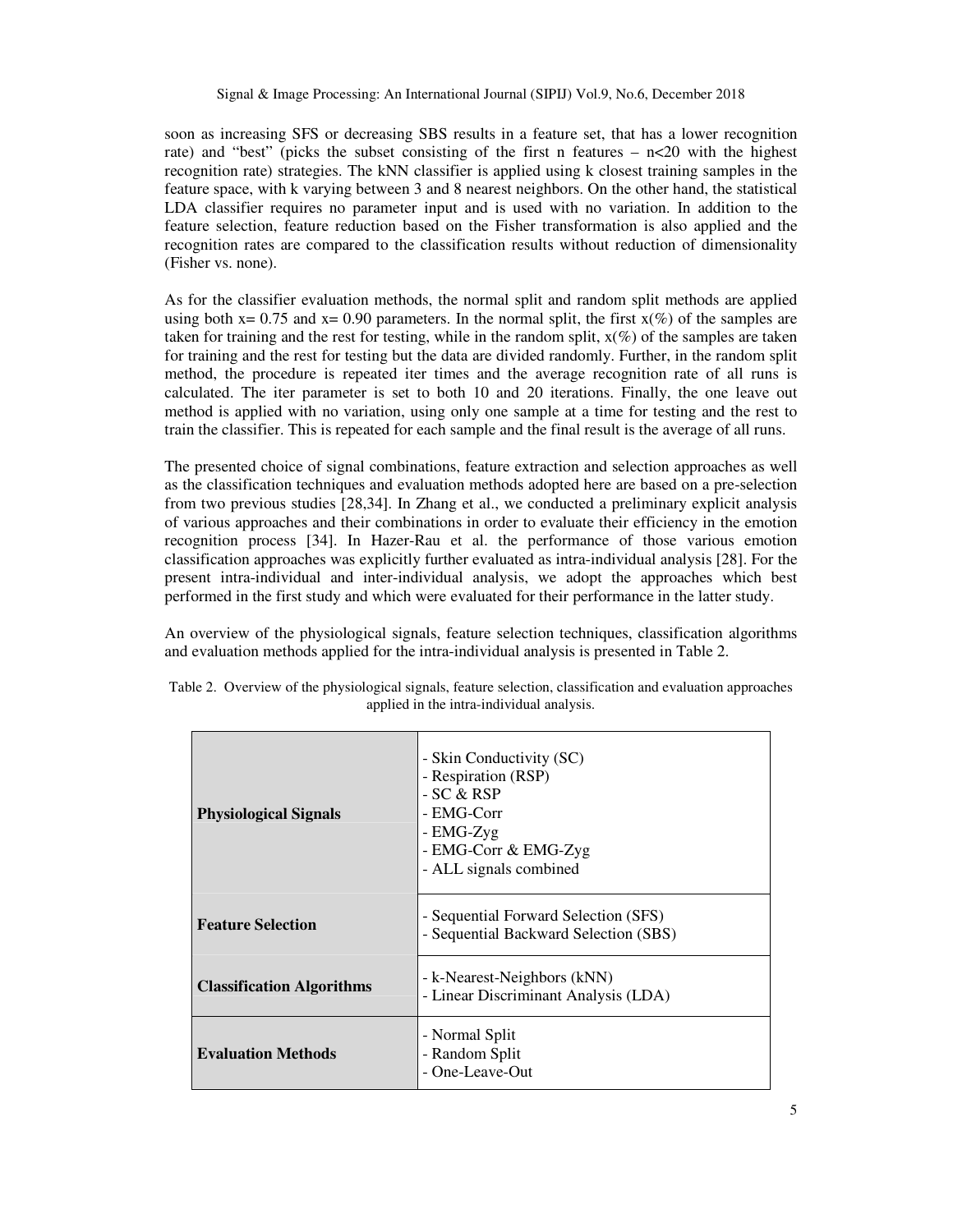## **2.2.3. Inter-individual Emotion Classification**

The inter-individual emotion classification is conducted for all five category-classes shown in Table 1, including the 2-category-class of the Dominance, the 2-category-class of Arousal, the 3 category-class of Valence, the 5-category-class of Valence-Arousal and the 10-category-class of Valence-Arousal-Dominance.

Inter-individual classification rates are obtained by applying the normal split evaluation method with  $x= 0.95$ , corresponding to 19 subjects (95%) used for training the classifier and a single remaining individual subject (5%) used as test subject for evaluating the classifier. This is equivalent to the leave-one-subject-out method, leaving one subject's material out during the training and using it later for testing only [10]. In order to calculate the individual recognition rate for each of the 20 subjects, the classification procedure is repeated 20 times to include all the subjects.

Further, the present inter-individual analysis is conducted using all physiological signals combined. This is based on our previous results, showing that the signals' combination leads to the highest recognition rates for all the different category-classes [28].

With exception of the evaluation approach (normal split;  $x= 0.95$ ) and the physiological signals used (ALL combined), the inter-individual emotion recognition processing, including the feature selection techniques and classification algorithms, is similar to the intra-individual processing described in subsection 2.2.2.

An overview of the physiological signals, feature selection techniques, classification algorithms, and evaluation methods adopted in the inter-individual analysis is presented in Table 3.

| <b>Physiological Signals</b>     | - ALL signals combined (SC, RSP, EMG-Corr, EMG-Zyg)                           |
|----------------------------------|-------------------------------------------------------------------------------|
| <b>Feature Selection</b>         | - Sequential Forward Selection (SFS)<br>- Sequential Backward Selection (SBS) |
| <b>Classification Algorithms</b> | - k-Nearest-Neighbors (kNN)<br>- Linear Discriminant Analysis (LDA)           |
| <b>Evaluation Methods</b>        | - Normal Split (with $x=0.95$ )                                               |

Table 3. Overview of the physiological signals, feature selection, classification and evaluation approaches applied in the inter-individual analysis.

# **2.3. Subgroup Analysis**

The subgroup analysis is based on the inter-individual classification analysis. It consists of three parts. The first part is testing the gender differences of the individual classification rates. The second part is related to the effect of age on the individual classification rates. The last third part involves the effect of both gender and age. All three parts consider the inter-individual classification rates obtained as described in Subsection 2.2.3 and derived from the combination of methods presented in Table 3. The statistical analysis is performed using SPSS 22.

In the first analysis part of gender differences, the processing is carried out according to the following steps: First, a descriptive analysis is used in order to describe the overall situation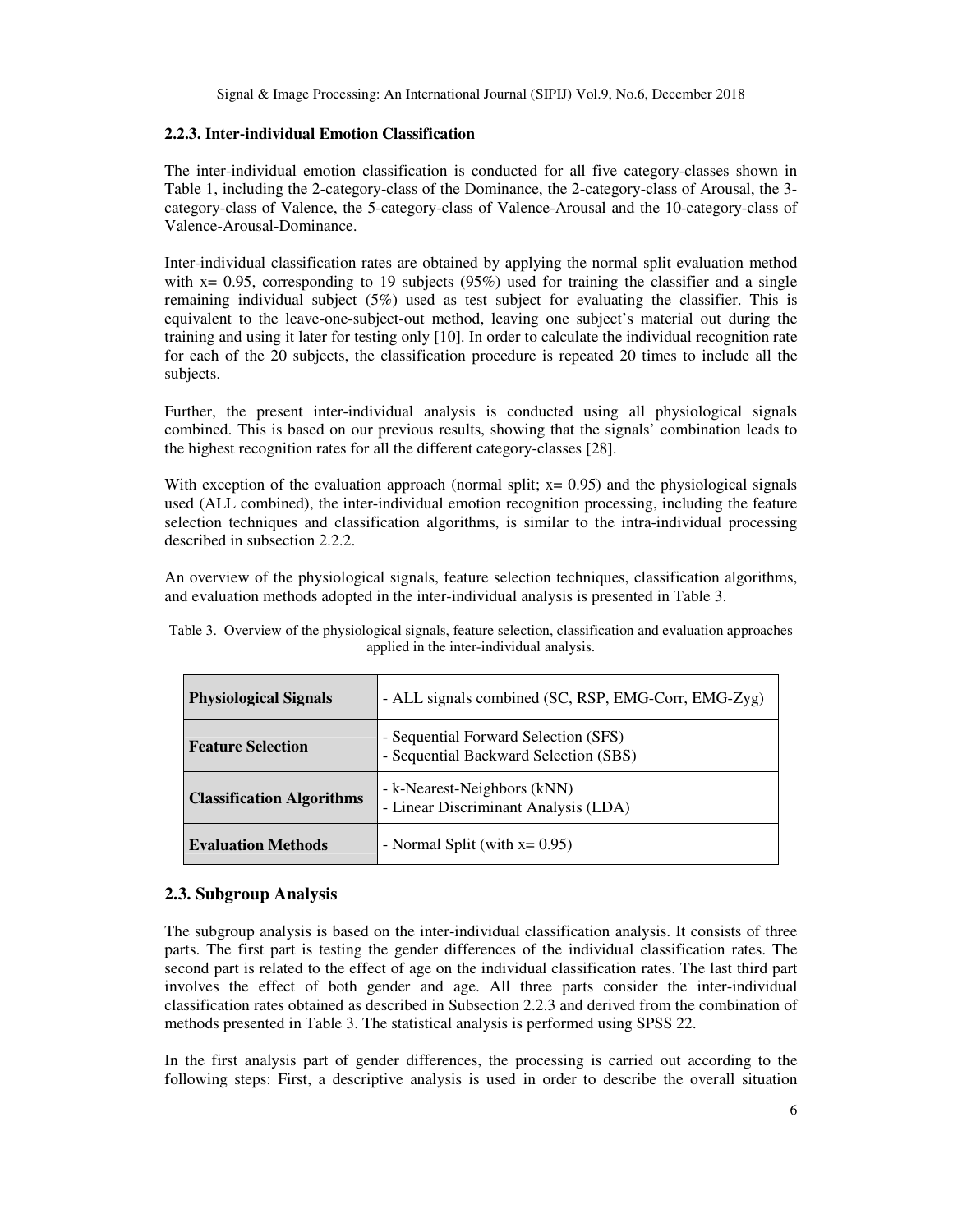including the number of subjects, the mean of recognition rates and the associated standard deviation in the two (male and female) groups. The second step is testing the normality of the sample. For this purpose, the Shapiro-Wilk test is used, which is an effective test of normality in frequentist statistics. In the last step, if the samples come from a normally distributed population, which is verified by Shapiro–Wilk test, the t-test is used to compare the means of the two samples, the male and the female group samples. In that case, the independent-samples t-test is used if the variances of the population from two samples are equal (in case of homogeneity of variance); otherwise, the independent-samples t´-test is used if the population variances are not equal (in case of non-homogeneity of variance). If the samples are not from a normally distributed population, the Mann-Whitney U test is used for comparing the mean of the two samples. The Mann-Whitney U test is a nonparametric test suitable for small samples as the case in this study. Further, it does not require the assumption of normal distribution, but is nearly as efficient as the t-test on normal distributions.

The analysis in the second part of age differences is similar to that of the first part. In the second part, the two samples are old group and young group.

In the third part, the differences among the groups of young men, young women, old men and old women are compared and analyzed. Also here, a simple descriptive statistical analysis is first applied to summarize the samples. Then, the normality of the sample is tested using the Shapiro-Wilk test and the homogeneity of variance is additionally tested using the Levene´s test. If the population of samples is normally distributed, then the one-way analysis of variance (one-way ANOVA) is used to analyze the differences among the group means and their associated variations among and between the groups. When significant differences of means among the groups resulting from ANOVA analysis are found, two post-hoc tests, consisting of both Fisher´s least significant difference (LSD) and the Bonferroni tests are used to get deeper details on the significant groups. If the population of samples is not normally distributed, the rank analysis and the Chi-Square test are used to analyze the differences among the groups. An introduction to the Shapiro-Wilk, the Mann-Whitney U, the Levene´s, the Bonferroni and the Chi-Square tests is described in the book written by Afifi and Azen [35].

# **3. RESULTS**

Feature analysis and classification rates of the various emotion category-classes as well as the subgroup analysis on the different age/gender groups are presented in the following subsections.

#### **3.1. Feature Analysis**

An analysis of the amount of features selected for both the intra-individual and inter-individual classifications is presented with regard to the used physiological signals and feature selection methods. The type of features selected depends on the used category-class and covers the range of the features implemented in the AuBT toolbox.

#### **3.1.1 Intra-individual Analysis**

Among all the extracted features, the amount of selected features for the intra-individual classification varies from 3 to 124 features. When the SFS selection method is applied, the number of features selected does not exceed 25 features. This is overall less than the number of features selected when the SBS method is used and which varies between 11 and 124 features. Considering more than one signal, the amount of features selected is larger than considering only one signal to classify the emotions. The largest amount of selected features, varying between 122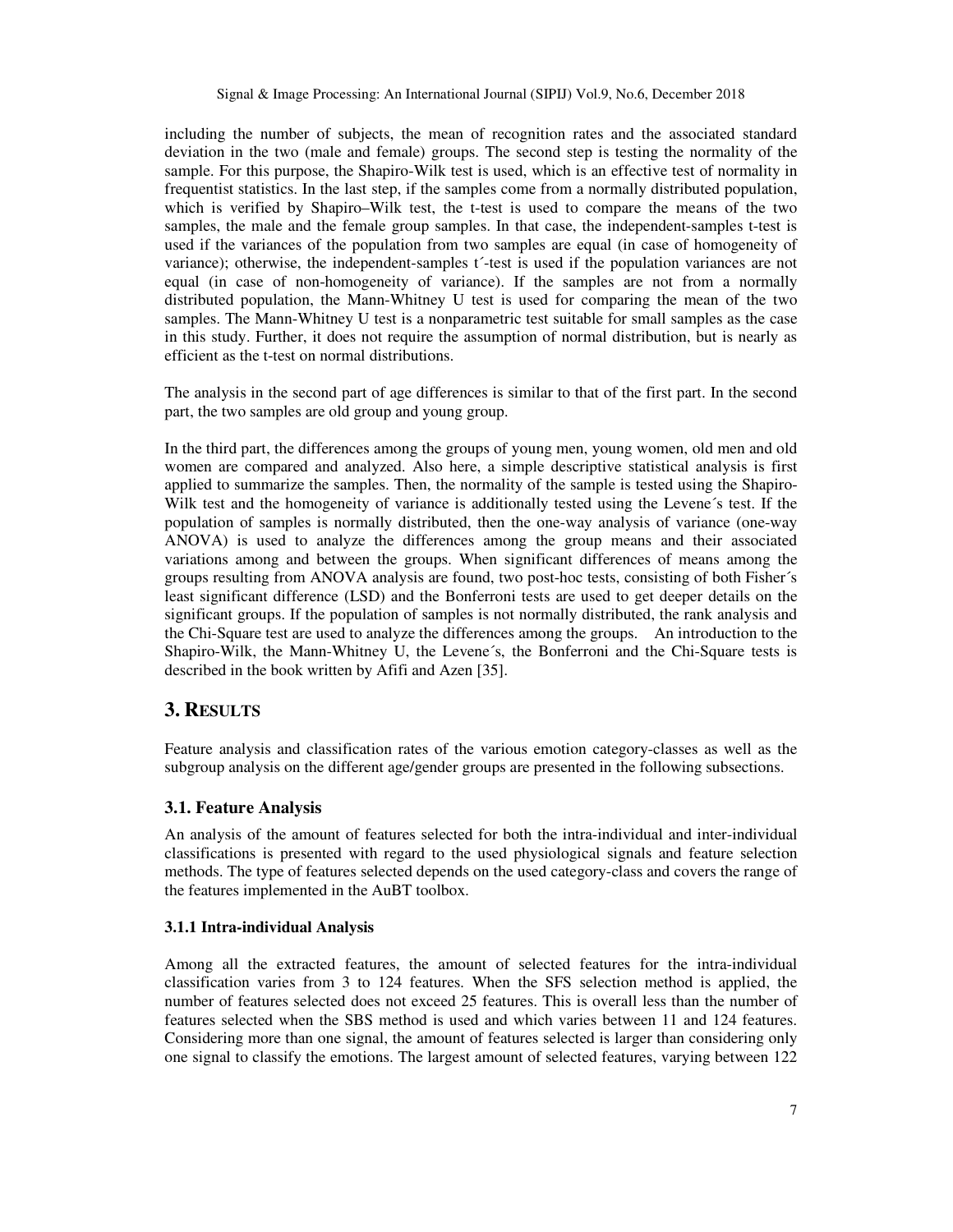and 124 features, is obtained when considering all the signals combined and the SBS feature selection method.

An overview of the number of features selected for the applied category-classes for every signal configuration with respect to the applied feature selection method is summarized in Table 4.

|            | SFS |    | SBS SFS SBS |    |                  |    |   | SFS SBS SFS SBS SFS SBS SFS SFS SBS SFS                 |    |    |    |                |    | <b>SBS</b>         |
|------------|-----|----|-------------|----|------------------|----|---|---------------------------------------------------------|----|----|----|----------------|----|--------------------|
|            | SС  |    | <b>RSP</b>  |    | SС<br><b>RSP</b> | &  |   | $ \text{EMG-Cor} $ EMG-Zyg $\frac{2}{\&{\text{K}-Zyg}}$ |    |    |    | <b>EMG-Cor</b> |    | <b>ALL Signals</b> |
| 2Cat(A)    |     | 13 | 14          | 13 | 25               | 83 | 4 | 17                                                      | 19 | 13 |    | 31             | 20 | 123                |
| 3Cat(V)    | 8   | 13 |             | 64 | 9                | 82 | 4 | 14                                                      | 3  |    |    | 37             | 14 | 124                |
| 5Cat(VA)   |     | 16 |             | 63 |                  | 83 |   | 9                                                       | 10 | 18 | 13 | 22             |    | 123                |
| 10Cat(VAD) | 3   | 14 |             | 63 | 23               | 83 | 3 |                                                         |    | 19 |    | 30             |    | 122                |

Table 4. Overview of the features selected for every signal configuration with respect to the applied selection method in the case of the intra-individual classification.

## **3.1.2 Inter-individual Analysis**

For the inter-individual analysis, we consider the number of features selected for every subject as well as the number of non-repetitive and repetitive features. A repetitive feature means a feature that is selected for more than one subject in one category-class and using one selection method. The number of non-repetitive features for all subjects is the sum of the selected features from every single subject (for all 20 subjects) minus the number of repetitive features.

When the SFS method is used, the range of selected features for every single subject varies from 2 to 25 features. The numbers of non-repetitive features are 72, 61, 48, 53 and 64 for the 2 category-class of Arousal, the 2-category-class of Dominance, the 3-category-class of Valence, the 5-category-class of Valence-Arousal and the 10-category-class of Valence-Arousal-Dominance, respectively. On the other hand, when the SBS method is utilized, the range of selected features varies between 13 and 122 features, which is larger than the range selected using the SFS method. The numbers of non-repetitive features are 99, 103, 104, 102 and 105 for the 2 category-class of Dominance, the 3-category-class of Valence, the 5-category-class of Valence-Arousal and the 10-category-class of Valence-Arousal-Dominance, respectively.

An overview of the features selected for the applied category-classes with respect to the adopted selection method in the case of the inter-individual classification is presented in Table 5.

|            | <b>SFS</b> (break)                                           |                                                       | <b>SBS</b> (break)                                           |                                                       |  |  |
|------------|--------------------------------------------------------------|-------------------------------------------------------|--------------------------------------------------------------|-------------------------------------------------------|--|--|
|            | <b>Number</b><br>of<br>non-<br>repetitive<br><b>Features</b> | of<br>Range<br>of<br><b>Number</b><br><b>Features</b> | <b>Number</b><br>of<br>non-<br>repetitive<br><b>Features</b> | of<br>Range<br><b>Number</b><br>of<br><b>Features</b> |  |  |
| 2Cat(A)    | 72                                                           | $2 - 20$                                              | 99                                                           | $20 - 44$                                             |  |  |
| 2Cat(D)    | 61                                                           | $4 - 21$                                              | 103                                                          | $20 - 50$                                             |  |  |
| 3Cat(V)    | 48                                                           | $2 - 21$                                              | 104                                                          | 20-116                                                |  |  |
| 5Cat(VA)   | 53                                                           | $3-17$                                                | 102                                                          | 20-77                                                 |  |  |
| 10Cat(VAD) | 64                                                           | $3 - 25$                                              | 105                                                          | 13-122                                                |  |  |

Table 5. Overview of the features selected with respect to the applied selection method in the case of the inter-individual classification.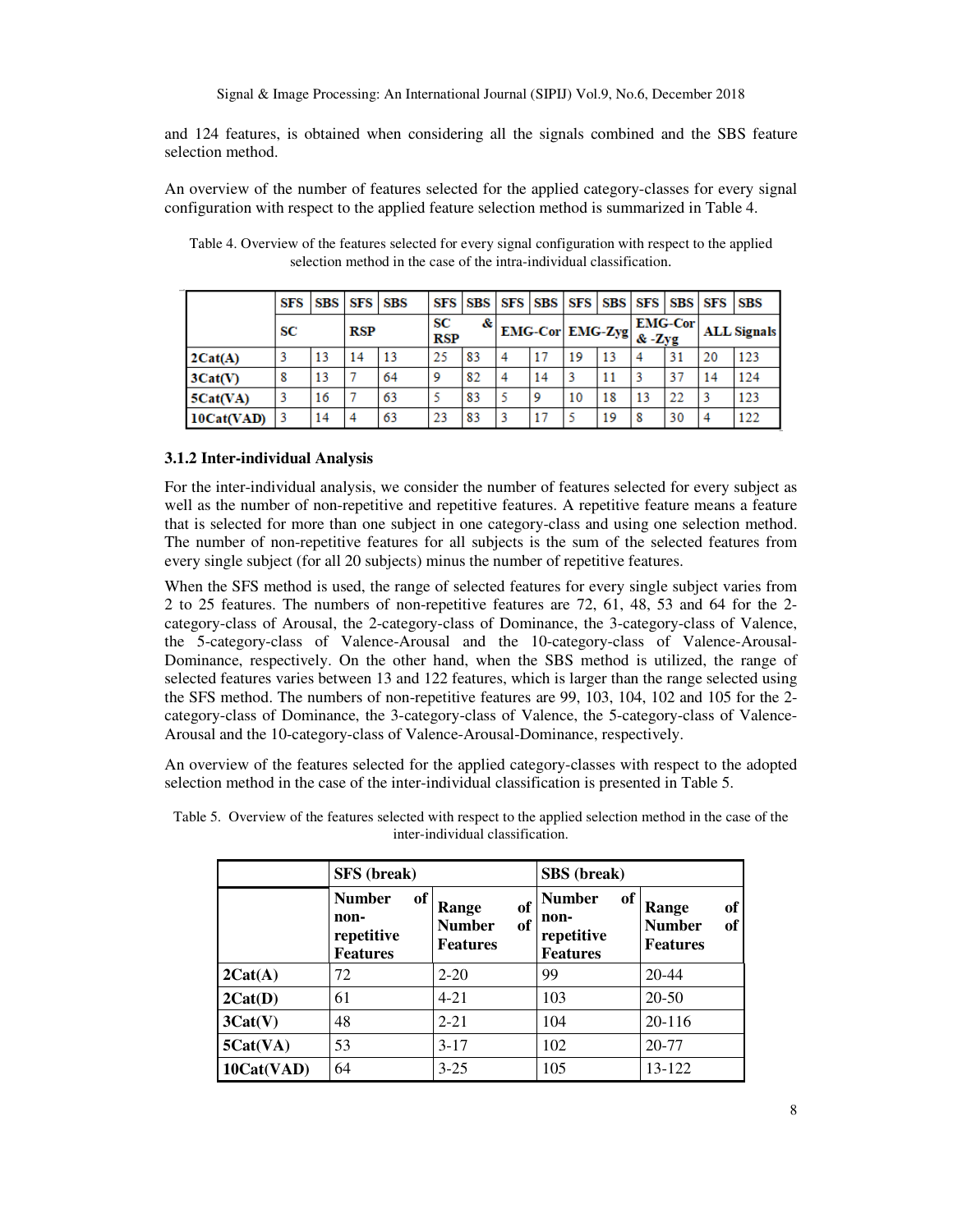## **3.2. Classification Analysis**

## **3.2.1 Intra-individual Classification**

Table 6 summarizes the highest obtained recognition rates for the intra-individual classifications. The results are illustrated for four different category-classes and for various signal configurations. The adopted combinations of feature selection, classification algorithms and evaluation methods are also presented in the table and are compatible with the results obtained from our previous performance evaluation study [28].

As shown in Table 6, for the 2-category-class of Arousal  $(A; +/-)$ , the range of classification rates varies from 68.75% to 89.58%. The highest recognition rate of 89.58% is obtained when including respiration and skin conductivity signals in the analysis. This result is obtained using the SBS feature selection, the kNN-none/Fisher classification algorithms and the normal split 0.9 evaluation method. Considering all physiological signals results in a comparable recognition rate of 80%, using the SFS feature selection, the LDA-none classification and the normal split 0.75 evaluation method. Considering only a single physiological channel in this 2-category-class, the respiration signal seems to best contribute to the performance, with a classification rate of 75% obtained using the SFS feature selection, the kNN-none/Fisher classifier and the normal split 0.9 evaluation method. The least recognition rate of 68.75% is obtained when considering only skin conductivity signal in the analysis, and using the SBS feature selection, the LDA-none classifier and the normal split 0.9 evaluation method.

For the 3-category-class defined by the valence dimension  $(V: +/-/0)$ , the classification rates range from 50% to 76.67%. The highest recognition rate of 76.67% appears when fusing all physiological signals together. This result is obtained using the SFS feature selection, the LDAnone classification algorithm and the normal split 0.75 evaluation method. The second highest recognition rate of 70.83% is obtained when only considering the respiration signal, using the SBS feature selection, the kNN-none classification algorithm and normal split 0.9 evaluation method. The least recognition rate of 50% is obtained when only considering the EMG-Zyg signal channel and applying the kNN-Fisher classification algorithm combined with the SFS feature selection and the normal split 0.9 evaluation method.

For the 5-category-class defined by the Valence and Arousal dimensions (VA: 0-/++/-+/+-/--), the range of classification rates varies from 34% to 50%. The highest recognition rates of 50% appears twice when considering only the respiration signal or the EMG-Corrugator combined with EMG-Zygomaticus muscle signals together. This result is obtained when using the kNNnone classifier combined with the SBS feature selection and the normal split 0.9 evaluation method or using the LDA-none classification algorithm combined with the SFS feature selection and the normal split 0.75 evaluation method, respectively. The least recognition rate of 34% is obtained when only considering the skin conductivity signal and applying the SFS feature selection approach combined with the LDA-none classification algorithm and the normal split 0.75 evaluation method.

For the 10-category-class of Valence-Arousal-Dominance dimensions, the range of classification rates varies from 25% to 36%. The highest recognition rate of 36% is obtained when applying the skin conductivity and respiration signals together. This result is obtained when using the SFS feature selection combined with the LDA-none classification algorithm and the normal split 0.75 evaluation method. The least recognition rate of 25% appears twice when considering only skin conductivity with kNN-none/Fisher classifier or only EMG-Zygomaticus signal with kNN-none classification algorithm. Both least rates are obtained when using the SFS feature selection technique and the normal split 0.9 evaluation method.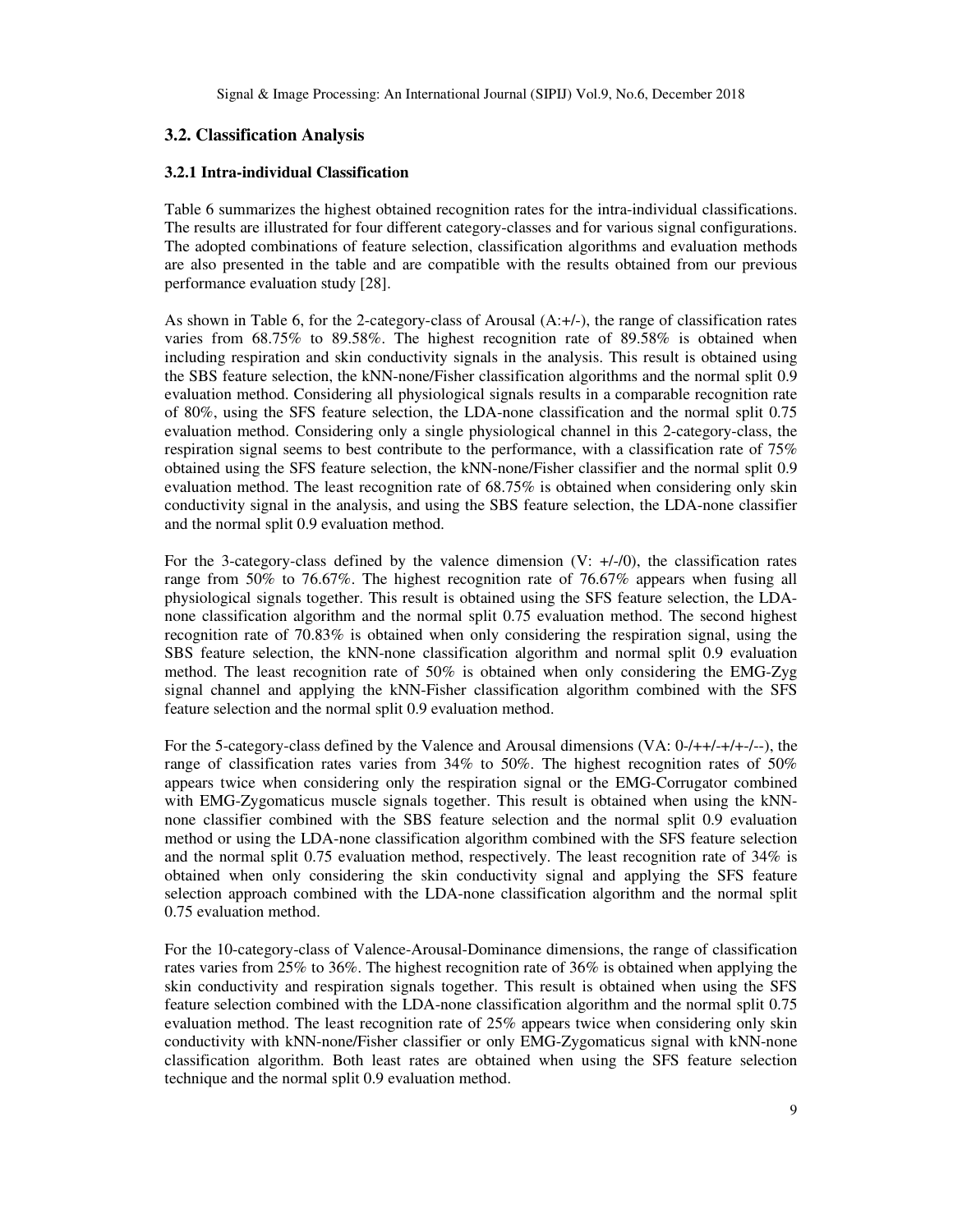| Cat\Signals | <b>SC</b>         | <b>RSP</b>        | <b>SC &amp; RSP</b> | <b>EMG-Cor</b>      | <b>EMG-Zyg</b>    | <b>EMG-Cor &amp; Zyg</b> | <b>ALL signals</b> |
|-------------|-------------------|-------------------|---------------------|---------------------|-------------------|--------------------------|--------------------|
|             | 68.75%            | 75%               | 89.58%              | 73.33%              | 72.5%             | 74.17%                   | 80%                |
| 2Cat(A)     | <b>SBS</b>        | <b>SFS</b>        | <b>SBS</b>          | <b>SFS</b>          | <b>SBS</b>        | <b>SBS</b>               | <b>SFS</b>         |
|             | LDA-none          | kNN-none/Fisher   | kNN-Fisher          | LDA-none            | LDA-none          | LDA-none                 | LDA-none           |
|             | normal split 0.9  | normal split 0.9  | normal split 0.9    | normal split 0.75   | normal split 0.75 | normal split 0.75        | normal split 0.75  |
|             | 66.67%            | 70.83%            | 66.67%              | 56.67%              | 50%               | 58.33%                   | 76.67%             |
| 3Cat(V)     | <b>SBS</b>        | <b>SBS</b>        | <b>SFS</b>          | <b>SFS</b>          | <b>SFS</b>        | <b>SFS</b>               | <b>SFS</b>         |
|             | kNN-Fisher        | kNN-none          | LDA-none            | LDA-none/Fisher     | kNN-Fisher        | LDA-none/Fisher          | LDA-none           |
|             | normal split 0.9  | normal split 0.9  | normal split 0.75   | nomal split 0.75    | normal split 0.9  | normal split 0.9         | normal split 0.75  |
|             | 34%               | 50%               | 40%                 | 48%                 | 36%               | 50%                      | 46%                |
| 5Cat (VA)   | <b>SFS</b>        | <b>SBS</b>        | <b>SFS</b>          | <b>SBS</b>          | <b>SFS</b>        | <b>SFS</b>               | <b>SFS</b>         |
|             | LDA-none          | kNN-none          | LDA-none            | LDA-none            | LDA-none          | LDA-none                 | LDA-none/Fisher    |
|             | normal split 0.75 | normal split 0.9  | normal split 0.75   | normal split 0.75   | normal split 0.75 | normal split 0.75        | normal split 0.75  |
|             | 25%               | 26%               | 36%                 | 26%                 | 25%               | 32%                      | 30%                |
| 10 Cat(VAD) | <b>SFS</b>        | <b>SFS</b>        | <b>SFS</b>          | <b>SFS</b>          | <b>SFS</b>        | <b>SFS</b>               | <b>SBS</b>         |
|             | kNN-none/Fisher   | LDA-none          | LDA-none            | LDA-none            | kNN-none          | LDA-none                 | kNN-none/Fisher    |
|             | normal split 0.9  | normal split 0.75 | normal split 0.75   | I normal split 0.75 | normal split 0.9  | normal split 0.75        | normal split 0.9   |

Table 6. Intra-individual classification results with the highest rates obtained for the different categoryclasses und using various signal combinations.

## **3.2.2 Inter-individual Classification**

Table 7 illustrates the classification rates resulting from the inter-individual analysis. The mean of each individual classification rate of all 20 subjects is calculated for the five different categoryclasses. For each category-class, a total of eight different mean rates values are calculated representing the mean classification rates resulting from the different applied combinations of approaches. The combination of methods consists of: the LDA-none, LDA-Fisher, kNN-none and kNN-Fisher classifiers combined with both the SFS and the SBS feature optimization techniques. Further, the best mean rate results for each category-class are highlighted in the table.

Table 7. Inter-individual classification results in terms of mean rates  $\pm$  standard deviation (std) for the five different category classes. The highest mean classification rates obtained from the applied combination of feature selection and classification approaches is highlighted.

| <b>Categories</b> | <b>Classification</b> | <b>SFS</b>        | <b>SBS</b>        |
|-------------------|-----------------------|-------------------|-------------------|
|                   | $LDA$ -none           | $62.5 \pm 12.83$  | $69.17 \pm 15.44$ |
|                   | LDA-Fisher            | $55.83 \pm 19.89$ | $67.92 \pm 18.59$ |
| 2Cat(A)           | kNN-none              | $63.96 \pm 11.00$ | $61.88 \pm 16.79$ |
|                   | kNN-Fisher            | $58.96 \pm 13.06$ | $61.25 \pm 13.72$ |
|                   | LDA-none              | $66.91 \pm 12.79$ | $70.12 \pm 18.96$ |
|                   | LDA-Fisher            | $66.43 \pm 14.76$ | $55.48 \pm 21.87$ |
| 2Cat(D)           | kNN-none              | $59.05 \pm 11.40$ | $59.05 \pm 12.94$ |
|                   | kNN-Fisher            | $67.02 \pm 15.22$ | $66.67 \pm 17.39$ |
|                   | LDA-none              | $60.75 \pm 14.60$ | $42.92 \pm 14.62$ |
|                   | LDA-Fisher            | $57.83 \pm 10.98$ | $38.33 \pm 17.40$ |
| 3Cat(V)           | kNN-none              | $49.17 \pm 14.78$ | $47.5 \pm 12.99$  |
|                   | kNN-Fisher            | $52.92 \pm 16.72$ | $43.75 \pm 17.91$ |
|                   | LDA-none              | $37 \pm 13.80$    | $29.5 \pm 12.34$  |
|                   | LDA-Fisher            | $31.5 \pm 14.96$  | $26.5 \pm 13.08$  |
| 5Cat(VA)          | kNN-none              | $32 \pm 10.56$    | $26.5 \pm 8.13$   |
|                   | kNN-Fisher            | $35 \pm 15.39$    | $28 \pm 12.81$    |
|                   | LDA-none              | $21.5 \pm 9.88$   | $15 \pm 9.46$     |
|                   | LDA-Fisher            | $17.5 \pm 10.70$  | $10.5 \pm 8.26$   |
| 10Cat(VAD)        | kNN-none              | $21.5 \pm 11.82$  | $18 \pm 9.51$     |
|                   | kNN-Fisher            | $19 \pm 13.34$    | $12.5 \pm 6.39$   |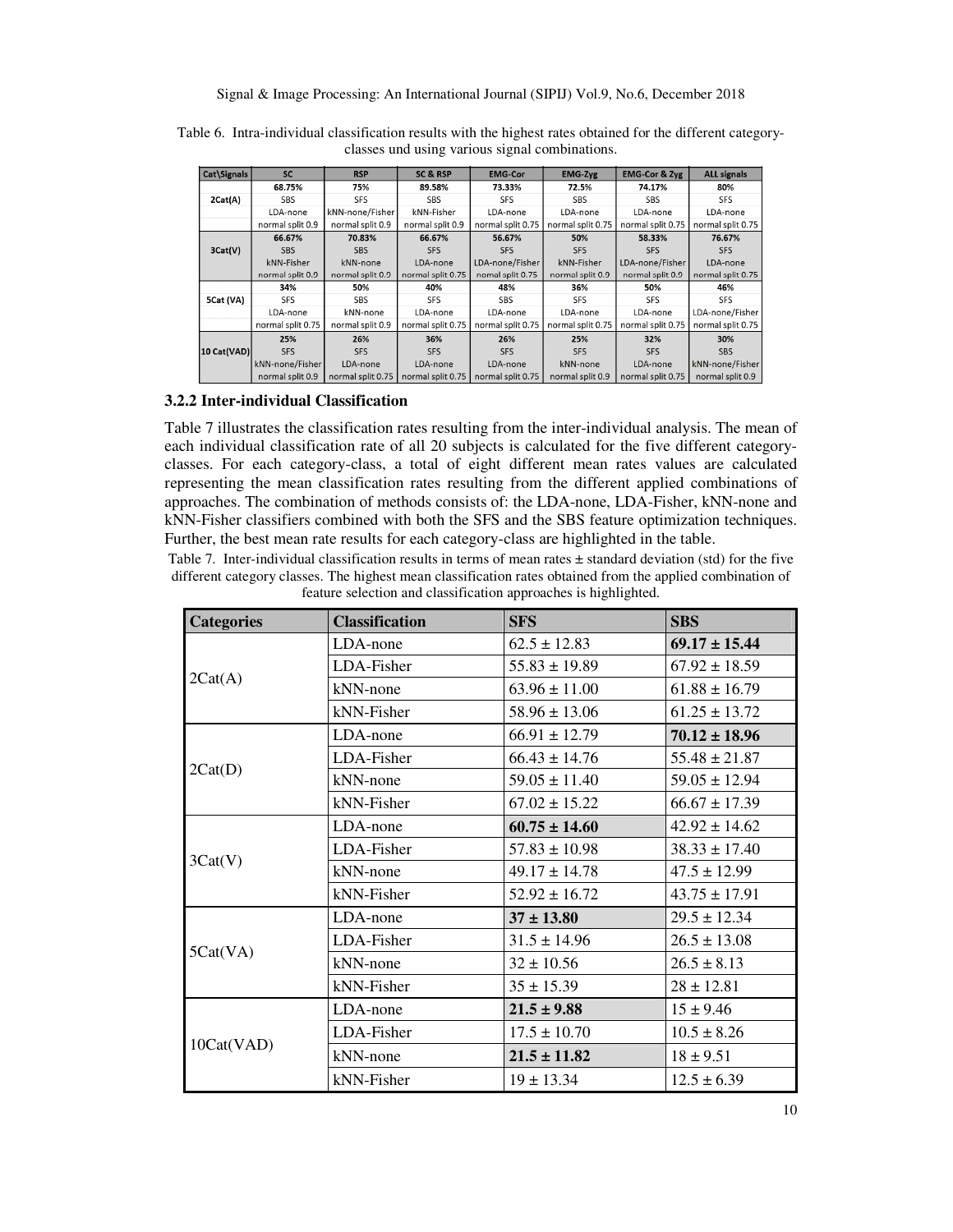For both 2-category-classes, of Arousal (A: +/-) and of Dominance (D: +/-), the best mean rate of 69.17% and of 70.12% respectively, are obtained using the LDA-none classification algorithm and the SBS feature optimization technique. As for the 3-category-class of Valence (V: +/-/0), the highest mean of recognition rate of 60.75% is obtained using the LDA-none classifier and the SFS feature selection. Similar for the 5-category-class of Valence-Arousal (VA: 0-/++/-+/+-/--), the highest recognition rate of 37% is also obtained using the LDA-none classifier and the SFS feature selection technique. Finally, for the 10-category-class including all picture-presentations, the highest mean of recognition rate of 21.5% is obtained using both the LDA-none and the kNNnone classification algorithms each combined with the SFS feature selection technique.

In summary, our best mean values of the classification results show individual recognition rates of 69.17%, 70.12%, 60.75%, 37% and 21.5% obtained for the 2-category-class of Arousal, 2 category-class of Dominance, 3-category-class of Valence, 5-category-class of Valence-Arousal and the 10-category-class of Valence-Arousal-Dominance, respectively. Two feature selection techniques and a variation of four classification algorithms are thereby applied. The best-mean rates were all obtained when applying the LDA classification algorithm, combined with either the SBS feature selection method for both the 2-category classes and combined with the SFS feature selection method for the higher  $(3, 5 - \& 10)$  category classes. All inter-individual classification results are obtained using the normal split evaluation method with 0.95 factor.

# **3.3. Subgroup Analysis**

In terms of gender differences, the mean rates of the inter-individual classification for women (47.22%) was found to be significantly higher than that of men (31.06%) for the 3-category-class of Valence (V:  $+/-/0$ ). The statistical analysis is conducted using the Mann-Whitney U Test (U = -2.594,  $p = 0.009$ ). The classification results for this gender analysis are obtained when using the LDA-Fisher classification algorithm and the SBS feature selection technique for the computation of the individual recognition rates. The corresponding result is summarized in Table 8. For the other category-classes, no significant results could be found between the gender differences and the classification rates.

| Table 8 Significance analysis between gender differences and inter-individual classification rates obtained |
|-------------------------------------------------------------------------------------------------------------|
| for the 3-category-class of Valence.                                                                        |

| Category-class &<br><b>Classification Approach</b> |   | Gender   Nr.   Mean $\pm$ Std. | Test                                       |
|----------------------------------------------------|---|--------------------------------|--------------------------------------------|
| $\vert 3Cat(V) \vert$                              | W |                                | $147.22 \pm 7.21$ Mann-Whitney U           |
| SBS, LDA-Fisher                                    | m |                                | 11   31.06 ± 20.10   U = -2.594; p = 0.009 |

As for the age analysis, the mean rates of the inter-individual classification of young subjects are found to be significantly higher than the mean rates of old subjects for both the 3-category-class of Valence (V: +/-/0) and the 2-category-class of Dominance (D: +/-). For the 3-category-class of Valence, the statistical analysis is conducted using the Mann-Whitney U Test (U = -2.179, p = 0.029) and the classification results are obtained using the SFS feature optimization technique and the LDA-Fisher classification algorithm. For the 2-category-class of Dominance, the statistical analysis is conducted using the Independent-Samples t-Test and the classification results are obtained when using the SFS feature selection technique combined with either the LDA-Fisher classifier (F = 0.68, p = 0.048) or the kNN-Fisher classification algorithm (F = 1.51, p = 0.018). A summary of these significant age analysis results is shown in Table 9, including the obtained classification rates.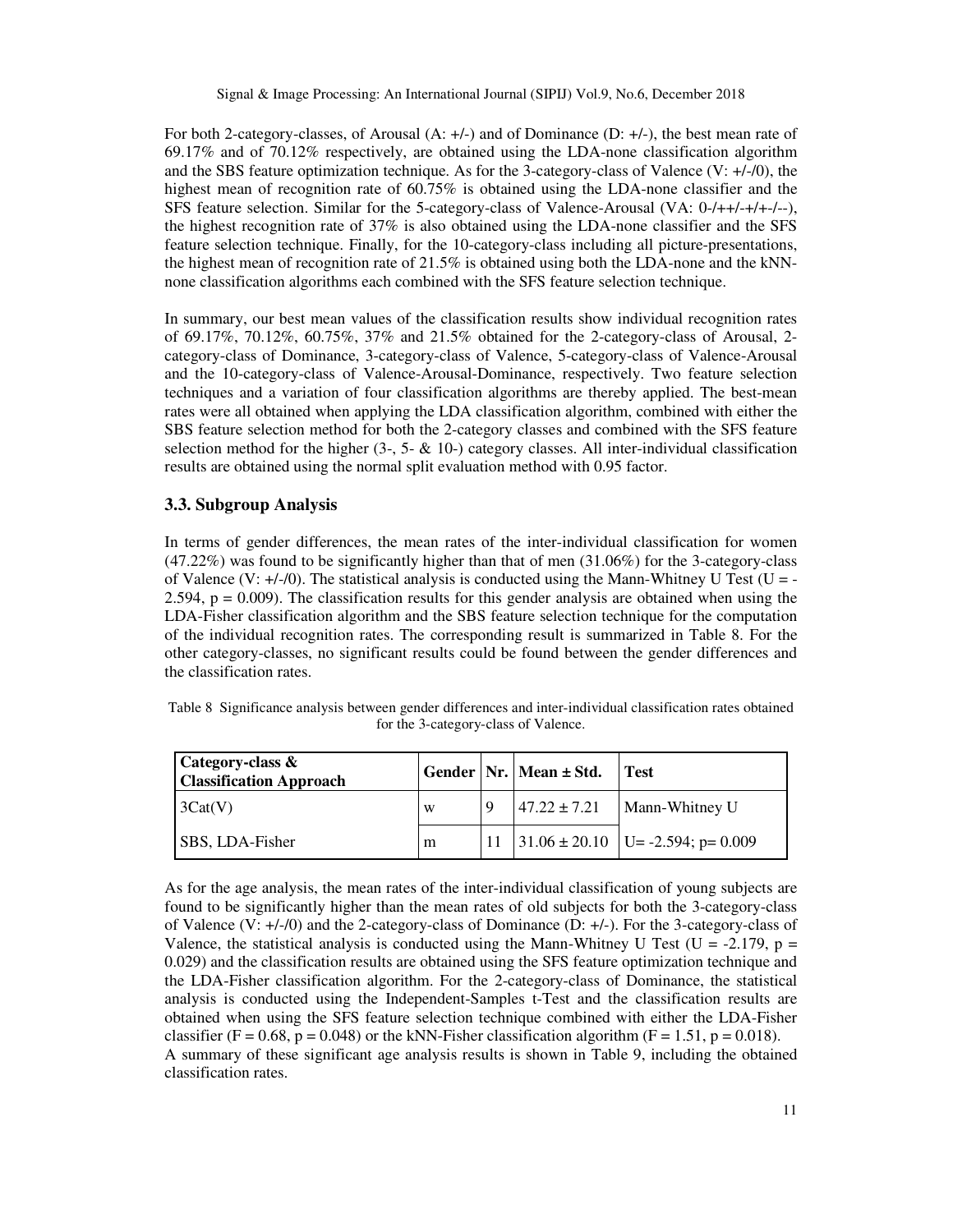| Category-class &<br><b>Classification</b><br>Approach | Age   | Nr. | Mean $\pm$ Std.   | <b>Test</b>                |
|-------------------------------------------------------|-------|-----|-------------------|----------------------------|
| 3Cat(V)                                               | young | 10  | $63.34 \pm 9.78$  | Mann-Whitney U             |
| SFS, LDA-Fisher                                       | old   | 10  | $52.33 \pm 9.56$  | $U = -2.179$ , $p = 0.029$ |
| 2Cat(D)                                               | young | 10  | $72.85 \pm 11.07$ | Independent-Samples t-Test |
| SFS, LDA-Fisher                                       | old   | 10  | $60.00 \pm 15.67$ | $F = 0.68$ , $p = 0.048$   |
| 2Cat(D)                                               | young | 10  | $74.76 \pm 15.71$ | Independent-Samples t-Test |
| SFS, kNN-Fisher                                       | old   | 10  | $59.28 \pm 10.44$ | $F = 1.5$ , $p = 0.018$    |

Table 9. Significance analysis between age differences and inter-individual classification rates obtained for the 3-category-class of Valence and the 2-category-class of Dominance.

When both age and gender are considered for the subgroup analysis, the one-way ANOVA analysis indicates significant differences among the groups of the young-men, the young-women, the old-men and the old-women  $(F = 5.235, p = 0.01)$  for the 5-category-class of Valence-Arousal. The classification results are obtained when using the SBS feature selection and the kNN-none classifier. The results of this subgroup analysis are illustrated in Table 10.

Table 10. Significance analysis between age & gender differences and inter-individual classification rates obtained for the 5-category-class of Valence-Arousal.

| Category/Method | Age-Gender  | Nr. | Mean $\pm$ Std.  | <b>Test</b>            |
|-----------------|-------------|-----|------------------|------------------------|
|                 | young-men   |     | $36.00 \pm 5.48$ |                        |
| 5Cat(VA)        | young-women |     | $22.00 \pm 4.47$ | one-way ANOVA; LSD     |
| SBS, kNN-none   | old-men     |     | $23.33 \pm 8.16$ | $F = 5.235$ , p= 0.010 |
|                 | old-women   | 4   | $25.00 \pm 5.77$ |                        |

Further, the result of the post-hoc test (LSD) presented in Table 11 reveals that the mean of interindividual classification rates of young men (36%) is significantly higher than that of the other groups.

Table 11. Significance analysis for the age & gender differences from the LSD post-hoc test.

|             | young-men | young-women | old-men    | old-women            |
|-------------|-----------|-------------|------------|----------------------|
| young-men   |           | $0.003***$  | $0.004***$ | $0.019$ <sup>*</sup> |
| young-women |           |             | 0.731      | 0.487                |
| old-men     |           |             |            | 0.687                |
| old-women   |           |             |            |                      |

# **4. DISCUSSION**

For the intra-individual classifications, we conducted similar analysis as in our previous studies and obtained comparable findings [28,34]. First, the classification results for all category-classes are above the probability for random hits due to chance  $(50\%, 33.3\%, 20\%$  and  $10\%$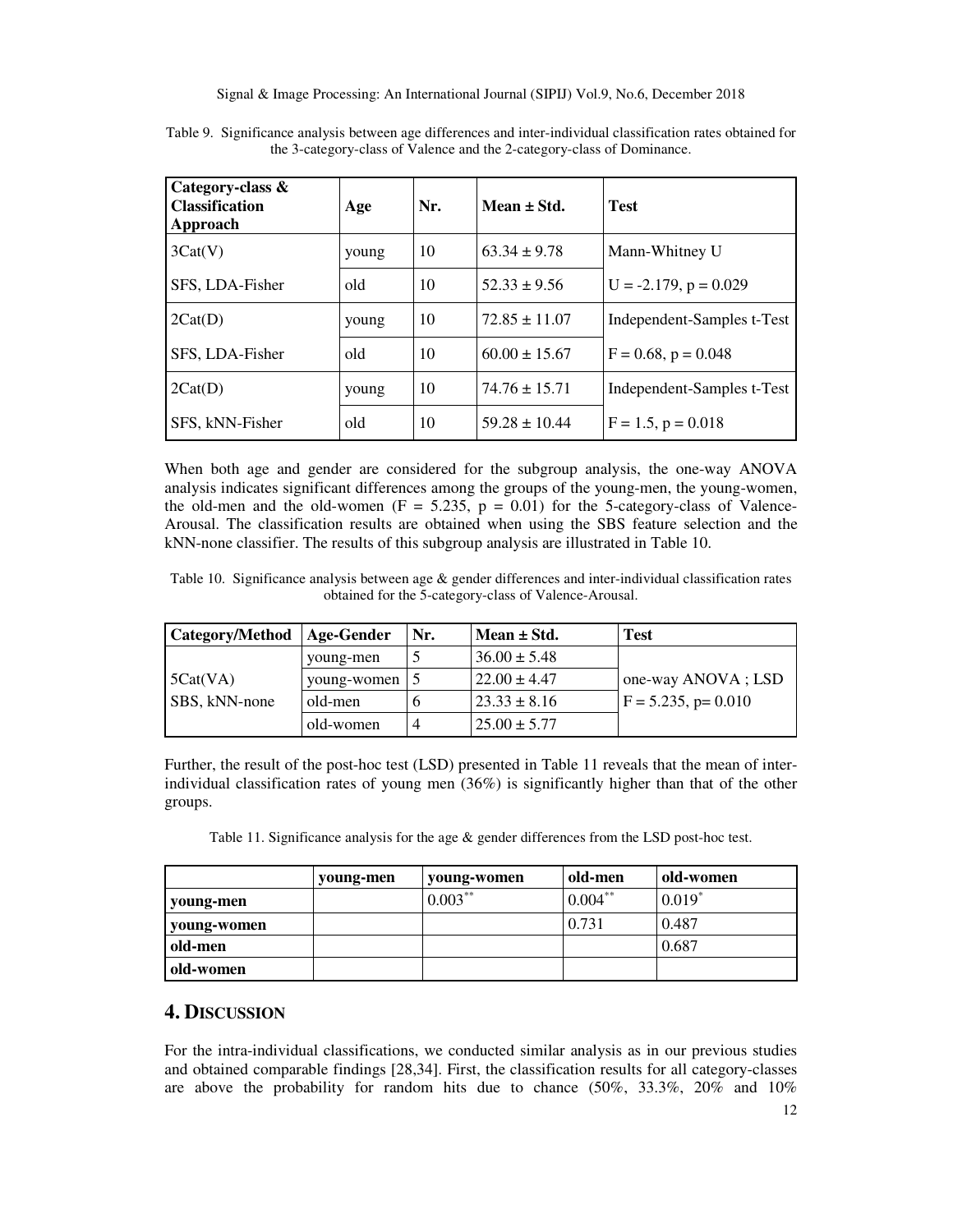respectively). Further, the best recognition rates of 89.58%, 76.67%, 50% and 36% for the 2-, 3-, 5- and 10-category-classes respectively, are obtained when considering more than one physiological signal. This is also consistent with our previous finding stating that multi-channels recognition improves the results compared to single channel performance. Further, when considering only one signal, the highest recognition is always obtained with the respiration, showing again this channel contributes the most to the classification rates. Further, except for the 2-category-class, the best results are derived from the LDA-none classifier combined with the SFS feature selection and the 0.75 normal split evaluation method. This is also in accordance with our previous performance evaluation study showing that the mentioned approaches together present a relatively robust combination leading to the best results.

As for the extended inter-individual classification analysis, the averages of each individual classification rate are also above the probability for random hits due to chance, but the performance of the inter-individual classification is not as good as the intra-individual one. Moreover, the standard deviations of the inter-individual classifications show high values, stating that large inter-individual variability is present between the subjects. These findings are reasonable due to the inter-individual differences in physiological responses and are consistent with several previous studies. They explain the fact why it is harder to get high-performing interindividual classification compared to intra-individual classifications [8,9].

Further, feature analysis related to the amount of features selected for both the intra-individual and inter-individual classifications is presented for all the applied category-classes and shows large variations with respect to the adopted physiological signals and feature selection methods. An extended analysis related to the type of features used and selected for both intra- and interindividual classifications and for the different combination of approaches is not explicitly presented here as it goes beyond the frame of this paper.

Finally, the objective of the subgroup analysis was to investigate the influence of gender and age differences on the physiological recognition rates. From the perspective of gender, women have higher classification rates and smaller deviations than men for the 3-category-class defined by the Valence dimension. This means that the physiological emotional reactions on the valence axis are distinguished easier for females than for males. One possible explanation is that women are more expressive than men. Women exhibit more positive expressions in response to a positive stimulus and more negative expressions in response to a negative stimulus, so that the variations of the EMG-Corrugator and EMG-Zygomaticus signals of women are greater than those of men [36]. Further, the present finding is also supported by Wilhelm et al.' study, stating that women have more respiratory reactivity than men in response to high arousal / negative stimulus, but smaller respiratory reactivity than men in response to high arousal / positive stimulus [19]. From the perspective of age, the averages of classification rates of young subjects are higher than those of old subjects for the 3-category-class of Valence and the 2-category-class of Dominance. This means that it is easier to recognize the physiological emotional reactions of young people than those of older people on the axis of Valence or Dominance. This finding can be explained and supported by several previous studies, which demonstrate that the magnitude of physiological changes related to emotions are much smaller for elderly subjects than for young subjects [15,16]. Moreover, the present study also explores the effect of gender and age combined on the recognition rates. The average of classification rates of young men are found to be significantly higher than the rates of the other groups for the 5-category-class. Similar results -though only associated to the arousal dimension- states that young men are much sensitive to arousal resulting in large physiological changes [16].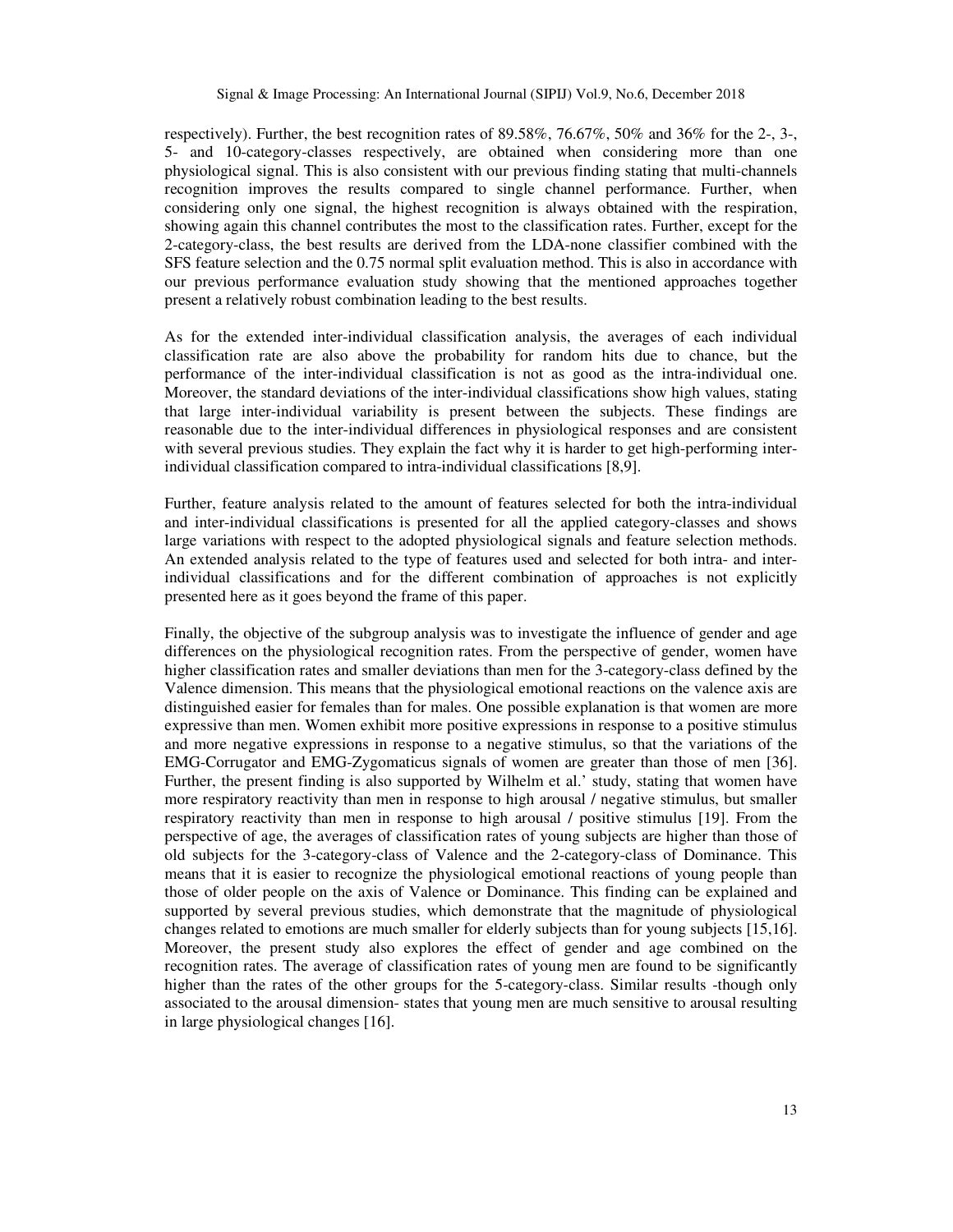# **5. CONCLUSION**

In the present study we present intra- and inter-individual emotion classifications using psychophysiological biosignals and investigate the effect of age and gender and their interaction on the classification rates of emotions. The best recognition rates are obtained using similar combination of feature selection techniques, classification algorithms and evaluation approaches as obtained in our previous performance evaluation study. The highest intra-individual recognition rates are obtained using multi-channel classifications fusing more than one physiological signal. Further, the respiration signal is found to contribute the most to the intraindividual classification. Moreover, we conduct extended inter-individual classifications to evaluate the individual differences during the emotion recognition process. The results show large inter-individual variability in physiological responses between the subjects as stated in various studies. Finally, the subgroup analysis explores the effect of gender and age on the classification rates. We found that classification rates of women are significantly higher than the rates of men for the 3-category-class of Valence. Also, young subjects have significantly higher rates than old subjects for the 3-category-class of Valence and the 2-category-class of Dominance. Moreover, the emotion recognition of young men performed the best among the other subgroups for the 5 category-class of Valence/Arousal. Based on the recognition differences related to gender and age, subject-independent models could be improved to provide better classification results. Also, collecting data from a larger sample of subjects is reasonable to validate the current results. Finally, including further modalities such as facial expression, body gestures, audios and videos with the psychophysiological signals would be beneficial to the emotion recognition in various human computer interaction applications.

## **ACKNOWLEDGEMENTS**

The authors´ research was supported by the Transregional Collaborative Research Center SFB/TRR 62 Companion Technology for Cognitive Technical Systems funded by the German Research Foundation (DFG). It is also supported by a Margarete von Wrangell (MvW) Habilitation scholarship funded by the Ministry of Science, Research and Arts (MWK) of the state of Baden-Württemberg for Dr. Dilana Hazer-Rau and a doctoral scholarship funded by the China Scholarship Council (CSC) for Lin Zhang.

## **REFERENCES**

- [1] D. Rösner, D. Hazer-Rau, C. Kohrs, T. Bauer, S. Günther, H. Hoffmann, L. Zhang, & A. Brechmann, "Is There a Biological Basis for Success in Human Companion Interaction?" In: Kurosu M. (Ed), Human-Computer Interaction, HCI 2016, Part I, Lecture Notes in Computer Science LNCS, vol. 9731, p. 77–88, Springer, 2016.
- [2] R.A. Calvo, S. D'Mello, "Affect Detection: An interdisciplinary Review of Models, Methods, and Their Applications." IEEE Transactions on affective computing, 1(1), 2010.
- [3] P. Patel, A. Chaudhari, R. Kale, M.A.Pund, "Emotion recognition from speech with gaussian mixture models & via boosted GMM" International Journal of Research In Science & Engineering IJRISE, Vol. 3, Issue 2, 2017.
- [4] I. Mohino-Herranz, R. Gil-Pita, S. Alonso-Diaz, M. Rosa-Zurera, "MFCC Based Enlargement of the Training Set for Emotion Recognition in Speech." Signal & Image Processing: An International Journal (SIPIJ), vol.5, No.1, 2014.
- [5] A. Pentland, & S. Pentland, Honest signals: how they shape our world. Bradford Books. MIT Press, 2008.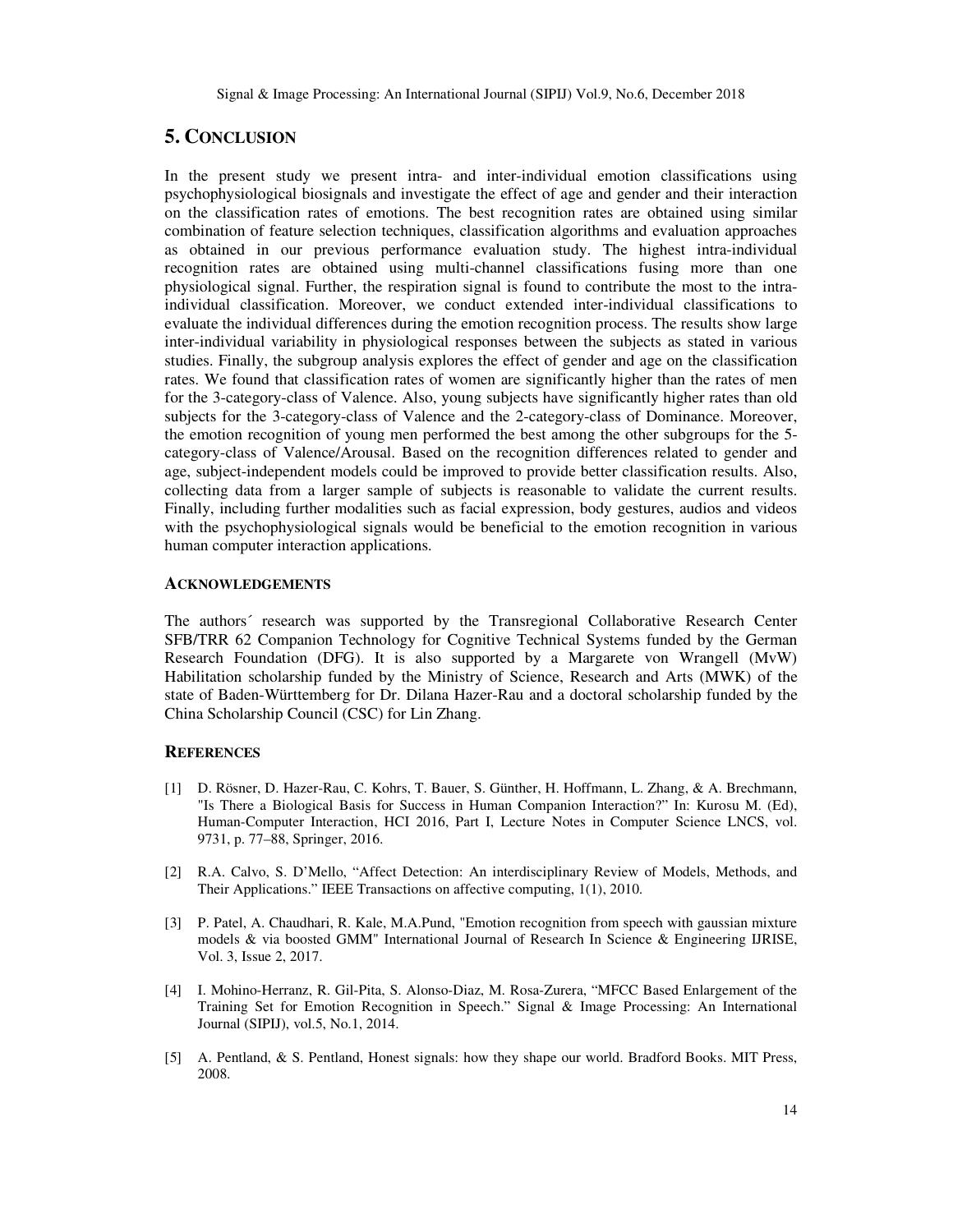- [6] N. Jatupaiboon, S. Pan-Ngum, & P. Israsena, "Subject-dependent and subject-independent emotion classification using unimodal and multimodal physiological signals." Journal of Medical Imaging and Health Informatics, 5(5), 1020-1027, 2015.
- [7] M. Ali, F. Al Machot, A.H. Mosa, & K. Kyamakya, "CNN Based Subject-Independent Driver Emotion Recognition System Involving Physiological Signals for ADAS." In Advanced Microsystems for Automotive Applications, 125-138, 2016.
- [8] J. Chen, B. Hu, Y. Wang, P. Moore, Y. Dai, L. Feng, & Z. Ding, "Subject-independent emotion recognition based on physiological signals: a three-stage decision method." BMC medical informatics and decision making, 17(3), 167, 2017.
- [9] F. Al Machot, M. Ali, S. Ranasinghe, A.H. Mosa, & K. Kyandoghere, "Improving Subjectindependent Human Emotion Recognition Using Electrodermal Activity Sensors for Active and Assisted Living", 2018.
- [10] R. Böck, S. Glüge, A. Wendemuth, K. Limbrecht, S. Walter, D. Hrabal, & H.C. Traue, "Intraindividual and interindividual multimodal emotion analyses in human-machine-interaction." In Cognitive Methods in Situation Awareness and Decision Support (CogSIMA), 2012 IEEE International Multi-Disciplinary Conference, pp. 59-64, 2012.
- [11] M.M. Bradley, M. Codispoti, D. Sabatinelli, & P.J. Lang, "Emotion and motivation II: sex differences in picture processing." Emotion, 1(3), 300, 2001.
- [12] D. Hazer, X.Y. Ma, S. Rukavina, S. Gruss, S. Walter, & H. C. Traue, "Emotion elicitation using film clips: Effect of age groups on movie choice and emotion rating." . In: Stephanidis C. (Ed.), Human-Computer Interaction, HCI 2015, Part I, Communications in Computer and Information Science CCIS, vol. 528, p. 110–116, Springer, 2015.
- [13] C. Lithari, C.A. Frantzidis, C. Papadelis, A.B. Vivas, M.A. Klados, C. Kourtidou-Papadeli, C. Pappas, A.A. loannides, & P.D. Bamidis, "Are females more responsive to emotional stimuli? A neurophysiological study across arousal and valence dimensions." Brain topography, 23(1), 27-40, 2010.
- [14] D. Sabatinelli, T. Flaisch, M.M. Bradley, J.R. Fitzsimmons, & P.J. Lang, "Affective picture perception: gender differences in visual cortex?" Neuroreport, 15(7), 1109-1112, 2004.
- [15] R.W. Levenson, L.L. Carstensen, W.V. Friesen, & P. Ekman, "Emotion, physiology, and expression in old age." Psychology and aging, 6(1), 28, 1991.
- [16] L. Burriss, , D.A. Powell, , & J. White, "Psychophysiological and subjective indices of emotion as a function of age and gender." Cognition and emotion, 21(1), 182-210, 2007.
- [17] T. Vogt, & E. André, "Improving automatic emotion recognition from speech via gender differentiation." In Proc. Language Resources and Evaluation Conference (LREC 2006), Genoa, 2006.
- [18] S. Rukavina, S. Gruss, H. Hoffmann, J.W. Tan, S. Walter, & H.C. Traue, "Affective computing and the impact of gender and age." PloS one 11.3, 2016.
- [19] F.H. Wilhelm, J.A. Rattel, M. Wegerer, M. Liedlgruber, S. Schweighofer, S.D. Kreibig, V. Kolodyazhniy, & J. Blechert, "Attend or defend? Sex differences in behavioral, autonomic, and respiratory response patterns to emotion–eliciting films." Biological psychology 130 : 30-40, 2017.
- [20] S. Gupta, J. Jaafar, W.F. wan Ahmad, A. Bansal, "Feature Extraction using MFCC." Signal & Image Processing: An International Journal (SIPIJ), vol.4, No.4, 2013.